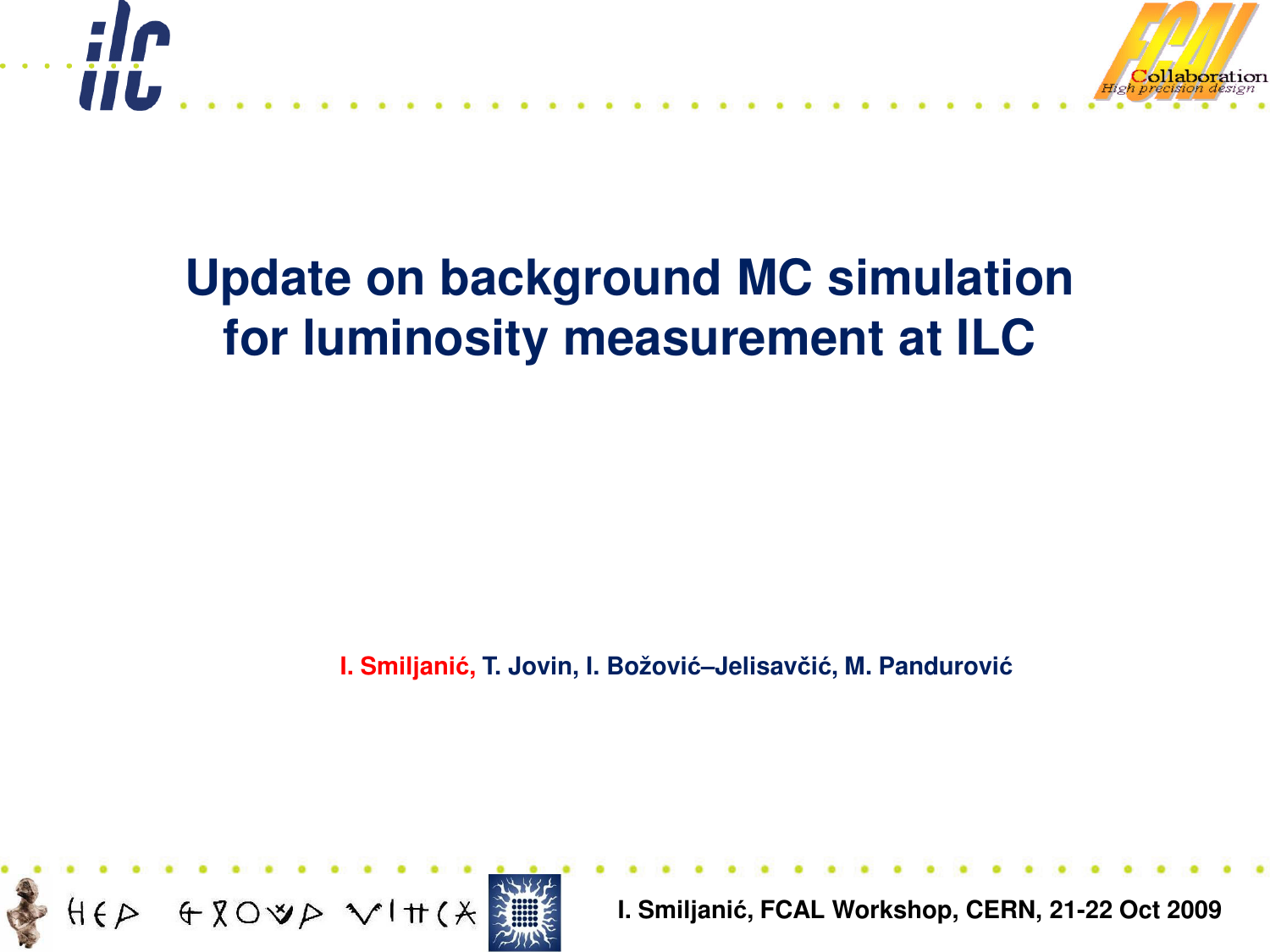



- How well do we know B/S? (revisited)
- Setup and event selection
- Generator comparison
- Background rejection
- Summary

m

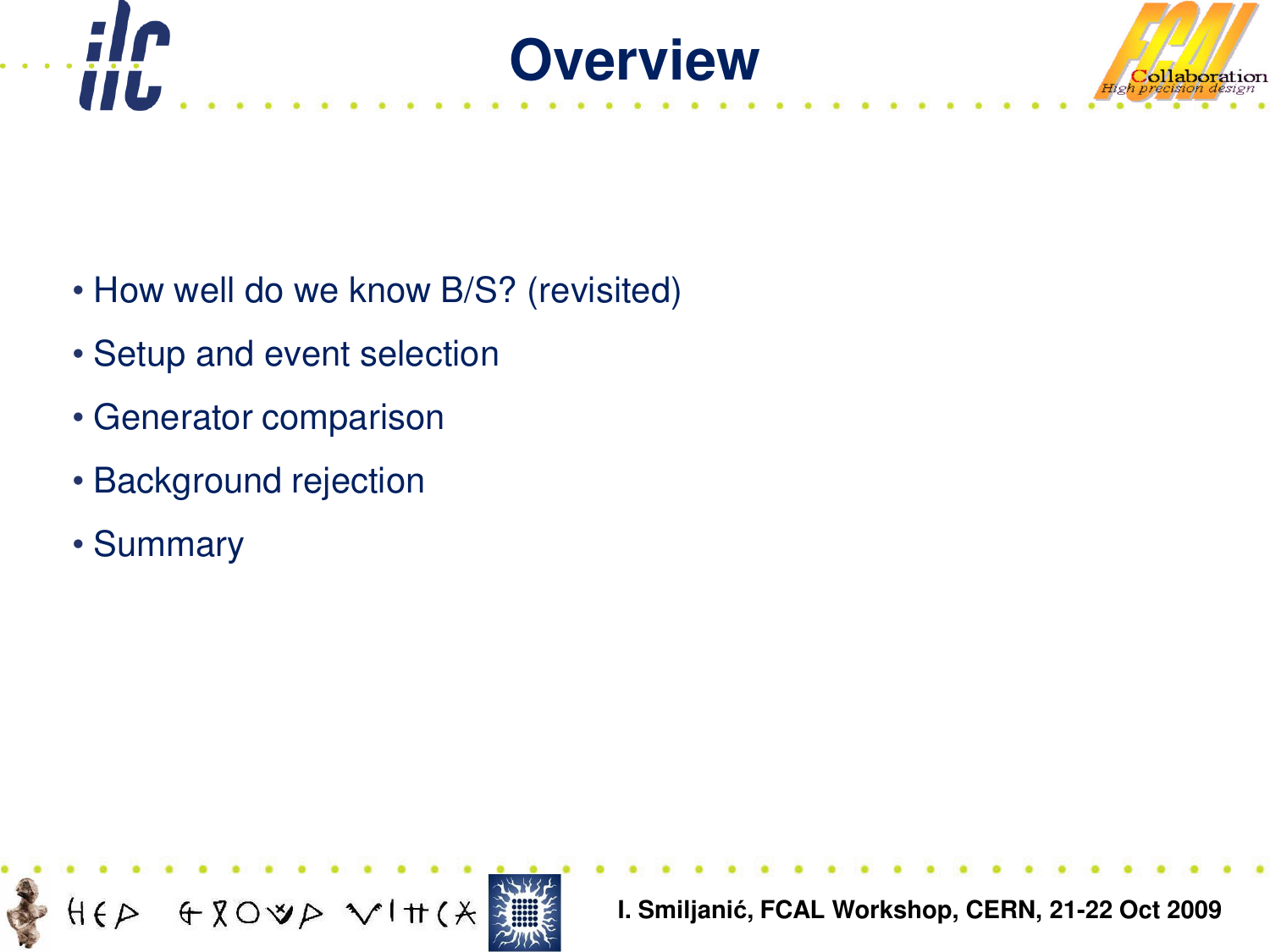



## **(Why the scaling game does not work?)**

- Different cross-sections (in particular for signal) at 500 GeV and 1 TeV
- 4-f (2-gamma) cross sections described differently with different generator (WHIZARD vs. BDK)
- We do not (always) simulate all processes (i.e. hadronic background)
- 2-gamma topology is described differently with WHIZARD and BDK
- Simulation studies are influenced by **statistics**

can be taken into account through simple scaling

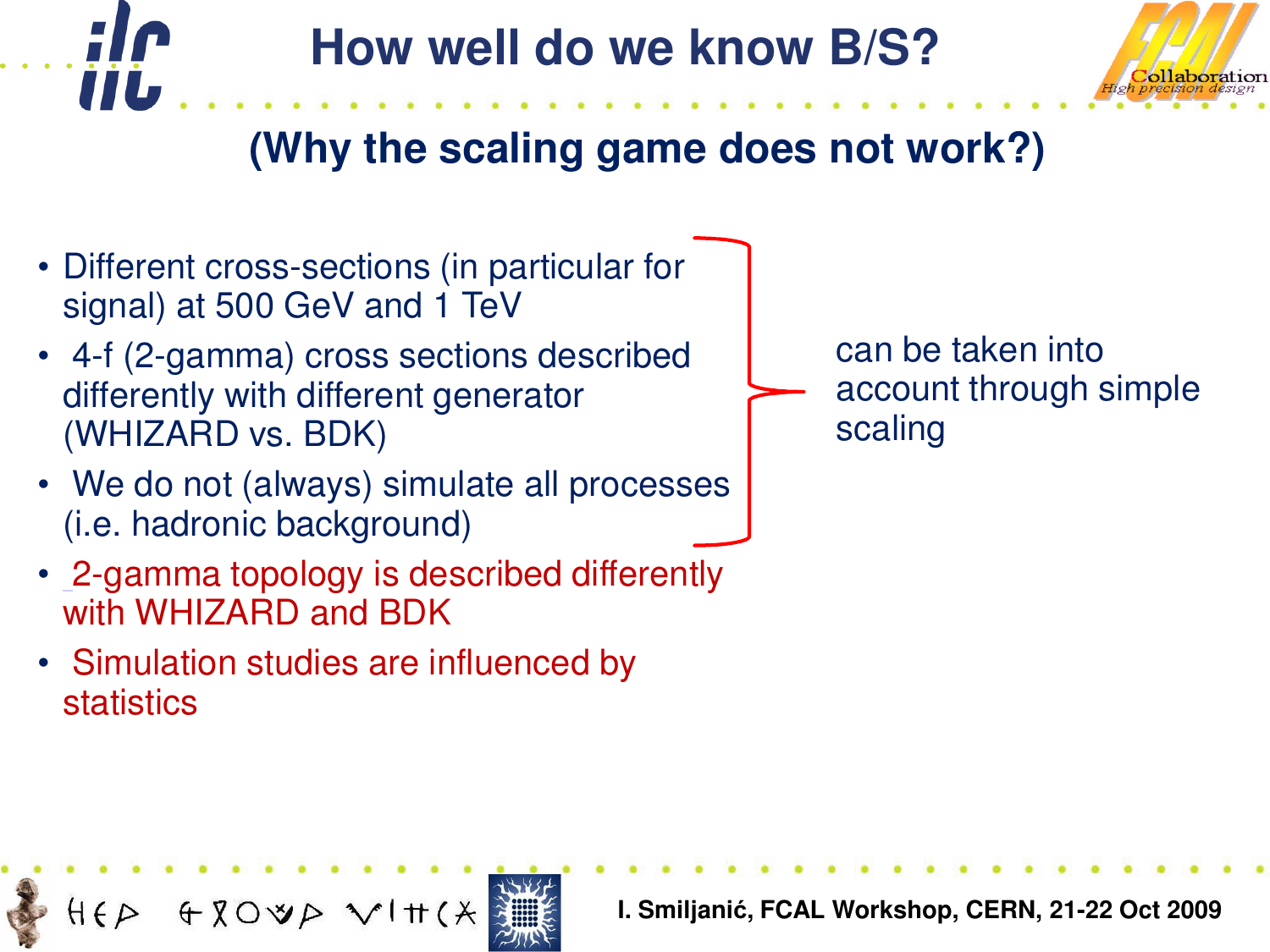# **Cross-section issue - scaling**

• Bhabha cross-section drops app. 4 times at 1 TeV (4.7 nb  $\Rightarrow$  1.2 nb) compared to 500 GeV

**IIL** 

 $H \in \mathcal{P}$ 

• Background should rise into saturation (BDK 4.5 nb  $\Rightarrow$  5.5 nb, only muons, 19.4 nb  $\Rightarrow$  24.2 nb total background; WHIZARD 0.5 nb  $\Rightarrow$  0.2 nb, only muons, 2.4 nb  $\Rightarrow$  0.9 nb total background)

BDK- WHIZARD at least factor 10 at ILC energies and over 150 at 3 TeV (0.16 nb WHIZARD, ∼25nb BDK) ⇒ scale WHIZARD result (B/S ∼ 10-4) at 500 GeV for a factor 10<sup>3</sup>

 $Q \times Q$ 

 $V$   $\uparrow$   $\uparrow$   $\uparrow$ 

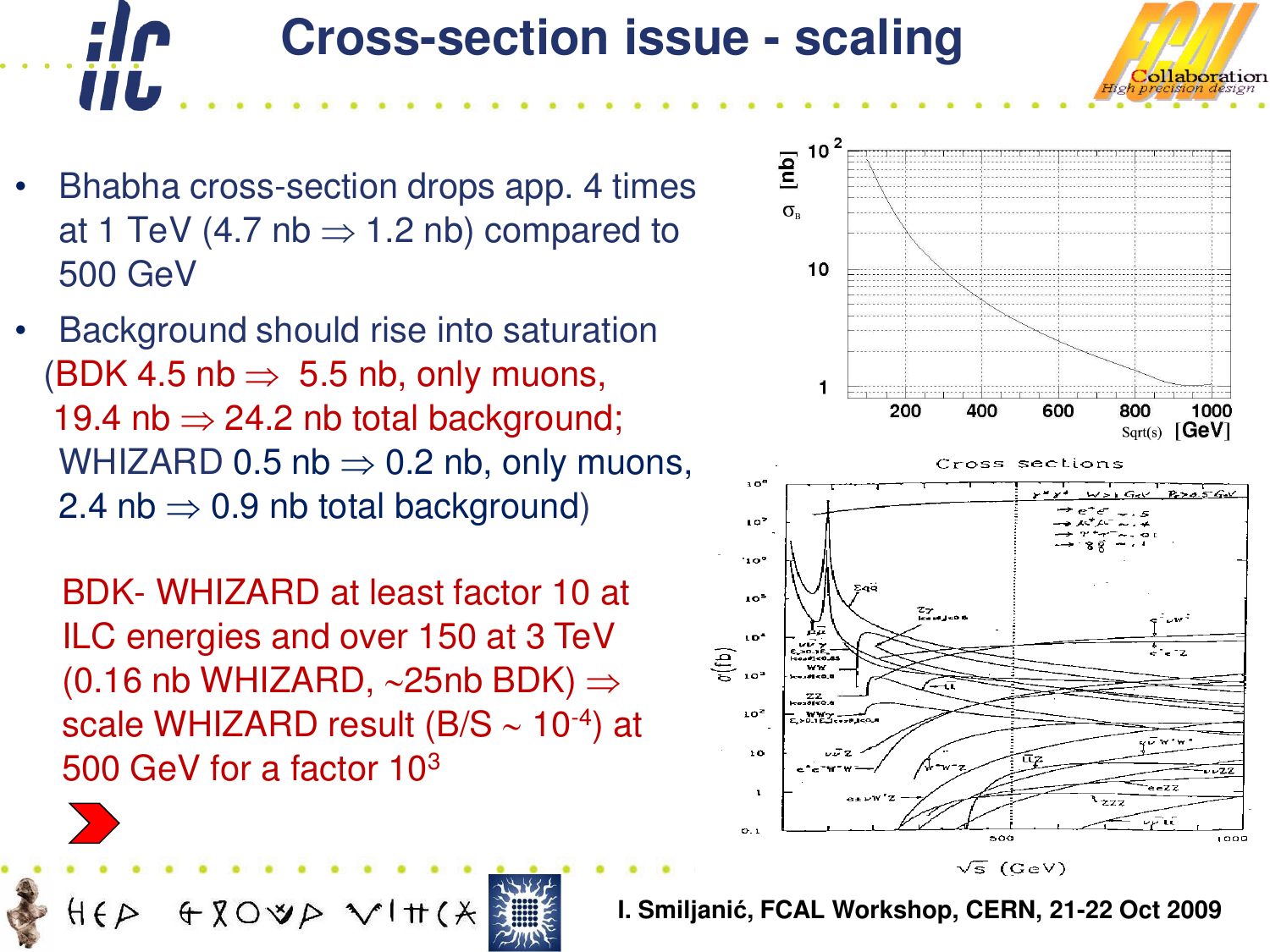# **Setup and event selection**



### **LUMICAL GEOMETRY**

BARBIE 5.0

**IIL** 

- $R_{\text{min}}=8$  cm,  $R_{\text{max}}=19.52$  cm
- z=2510 mm
- $\cdot$  31.8  $\leq \theta \leq$  77.5 mrad
- 30 planes, 48x64pads

### Asymmetric cuts:\*

- cut 1: 35.8-70.7 mrad;
- cut 2: 31.8-77.7 mrad. Energy cut:
- $\cdot$  Erel $>0.8$

 $\mathsf{E}$ rel= $(\mathsf{E}_\mathsf{F}$ + $\mathsf{E}_\mathsf{B})$ /2 $\mathsf{E}_\mathsf{beam}$ 

reduces BHSE to a  $10^{-2}$  level – topological cuts gives factor 10 at 500 GeV

HEP GROUP VIH(X



WHIZARD 100 kEvt eell BDK 100 kEvt eell BHABHA 5 pb-1

### **Cross-sections\*:**

| <b>CUTS</b>                                    |               | 500 GeV        | 1 TeV            |
|------------------------------------------------|---------------|----------------|------------------|
| Asymmetric cuts:*<br>• cut 1: 35.8-70.7 mrad;  | WHIZARD       | $1.16$ nb      | $0.45$ nb        |
|                                                | <b>BDK</b>    | 9.70 nb        | 12.12 $nb$       |
| • cut 2: 31.8-77.7 mrad.<br><b>Energy cutt</b> | <b>BHABHA</b> | 4.70 (3.94) nb | 1.20 $(1.00)$ nb |

\* whole sample (tracks in nominal acceptance at both sides)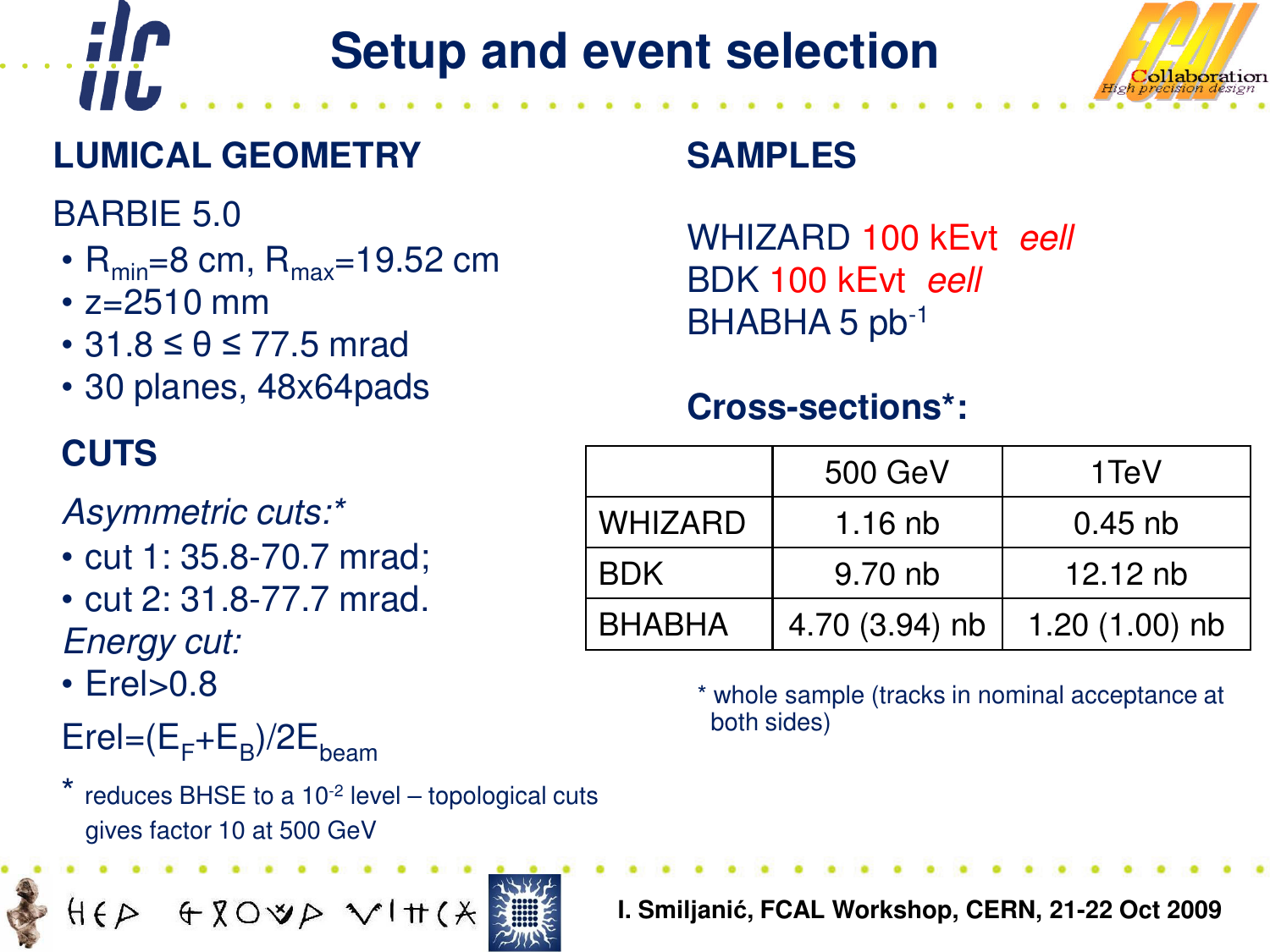## *2-gamma processes in WHIZARD and BDK* **IIL**

Generator-level fractions of quasi-Bhabha events in LumiCal for WHIZARD and BDK (F [%]); background selection efficiency for WHIZARD and BDK after energy cut applied (Eff [%])

|                       |         | $500\,\,{\rm GeV}\,$ | $1 \text{ TeV}$                  |
|-----------------------|---------|----------------------|----------------------------------|
|                       | WHIZARD | 8.0                  | 4.8                              |
| $F \cdot 10^{-2}$ [%] | BDK     | $2.5\,$              |                                  |
|                       | WHIZARD | 17.9                 | $19.0\,$                         |
| $\mathrm{Eff}[\%]$    | 31 DK   | 9.9                  | −<br>$\mathbf{1}$ . $\mathbf{1}$ |

- BDK gives more particles closer to the beam-pipe  $\Rightarrow \sim$  factor 3 smaller fraction (F%) of quasi-Bhabha pairs in LumiCal.
- BDK has smaller fraction of electron spectators in LumiCal  $\Rightarrow$  better sensitivity to background rejection (1-Eff) for a factor two at all energies.
- these differences between generators compensate, for at least factor of 6, initial differences in cross-sections  $\Rightarrow$  the same order of magnitude for background to signal ratio at 500 GeV

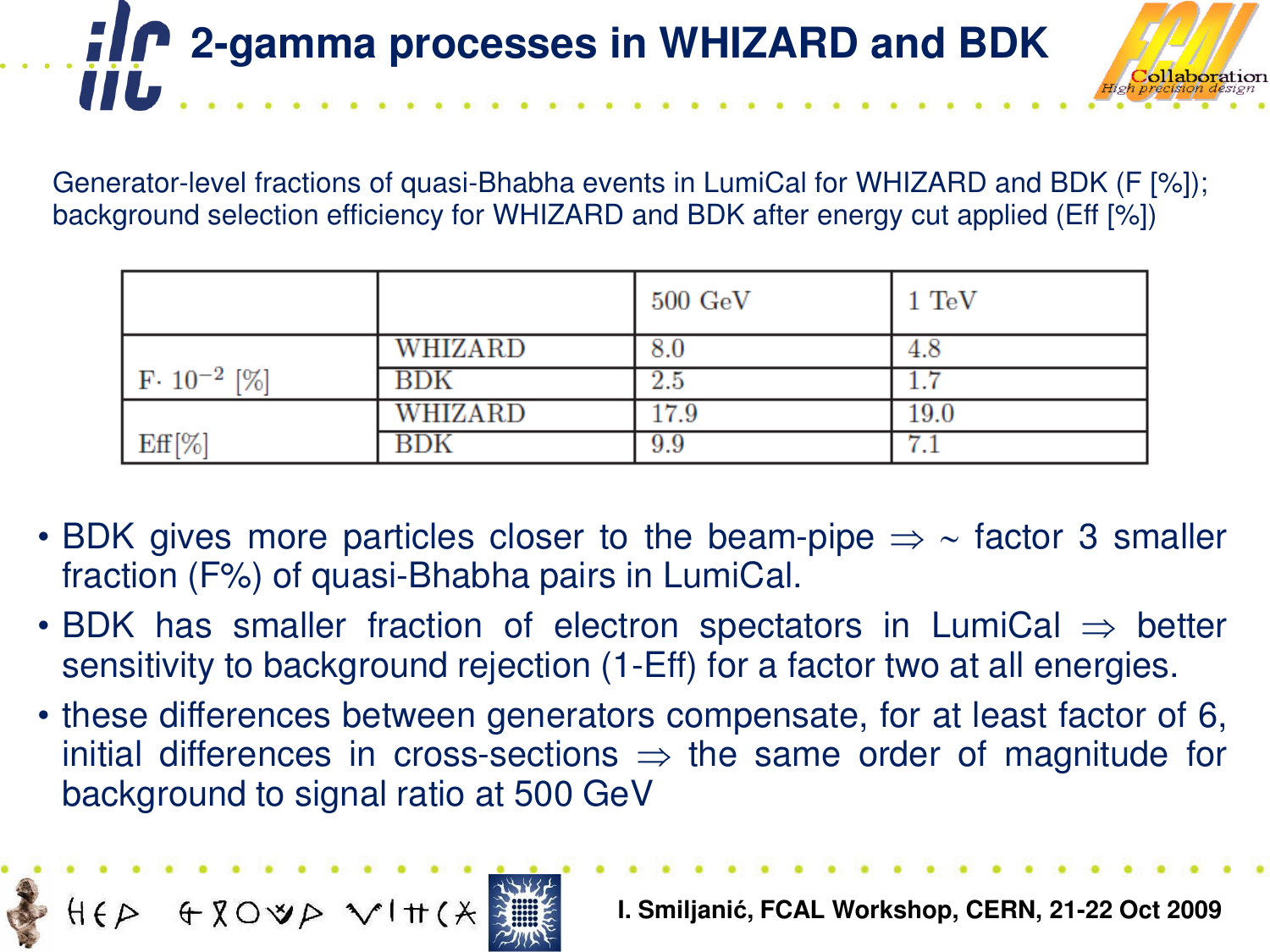



|                        |         | $500~{\rm GeV}$         | $1 \text{ TeV}$       |
|------------------------|---------|-------------------------|-----------------------|
|                        | WHIZARD | $2.3 \cdot 10^{-3}$     | $1.8 \cdot 10^{-3}$   |
| $B/S$ before selection | l BDK   | $7.9 \!\cdot\! 10^{-3}$ | $3.6\!\cdot\!10^{-2}$ |
|                        | WHIZARD | $2.0 \cdot 10^{-4}$     | $3.5 \cdot 10^{-4}$   |
| B/S after selection    | BDK     | $2.5 \!\cdot\! 10^{-4}$ | $7.4 \cdot 10^{-4}$   |

• Selection suppresses background for at least factor of 10, resulting in comparable results for background to signal ratio at ILC energies  $=(2.5\pm0.5)\cdot10^{-4}$  at 500 GeV *S B*

$$
\frac{B}{S} = (7 \pm 4) \cdot 10^{-4}
$$
 at 1 TeV

• Visible impact of BDK cross-section at higher energies

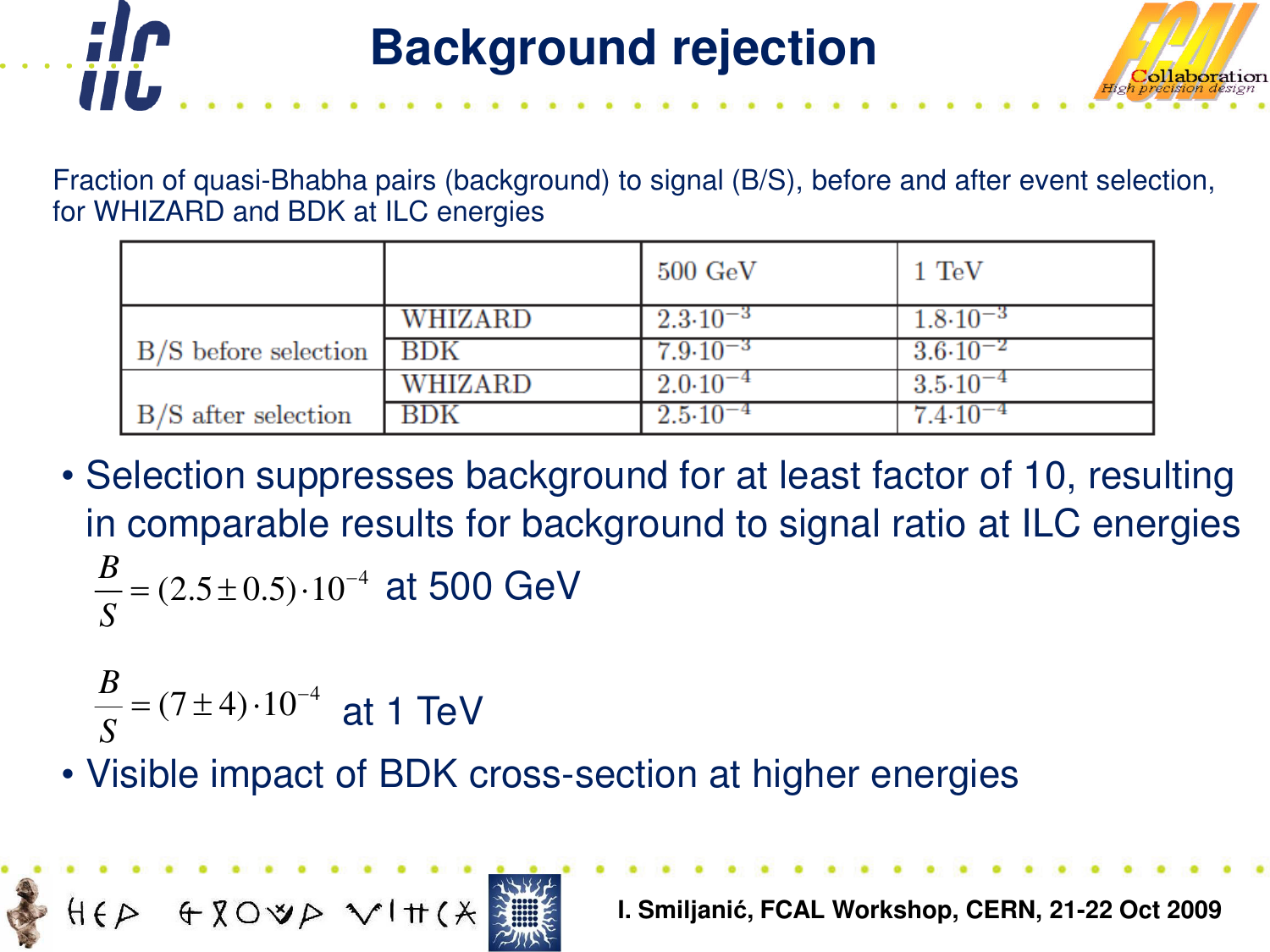# **VIL**

 $HFD$ 

### **Background rejection**



Projected hits, normalized per bunch crossing, on the first plane of luminosity calorimeter, for background at 500 GeV, before (left) and after (right) event selection



**I. Smiljanić, FCAL Workshop, CERN, 21-22 Oct 2009**

ollaboration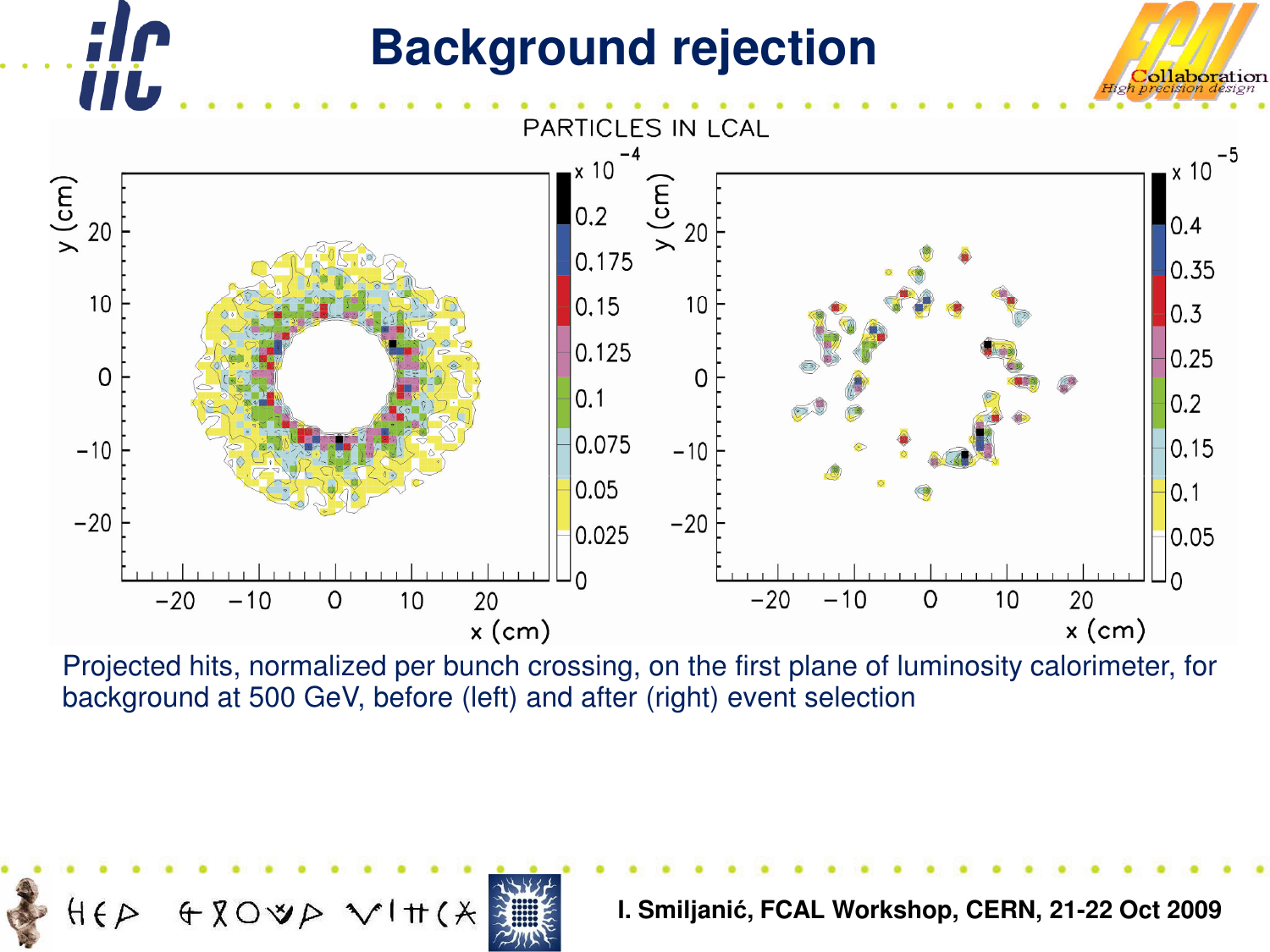

- 2-gamma processes have different topology in WHIZARD and BDK  $\rightarrow$ simple scaling game based on cross-sections does not work
- results are strongly influenced by statistics

ШЬ

- selection suppresses background for at least factor of 10, resulting in comparable results for background to signal ratio at ILC energies  $(*10^{-4}$  at 500 GeV and  $*10^{-3}$  at 1 TeV)
- however, model error is increasing with energy as difference in crosssections between WHIZARD and BDK is more pronounced (~10-3 at 3 TeV estimated with WHIZARD might be somewhat optimistic)

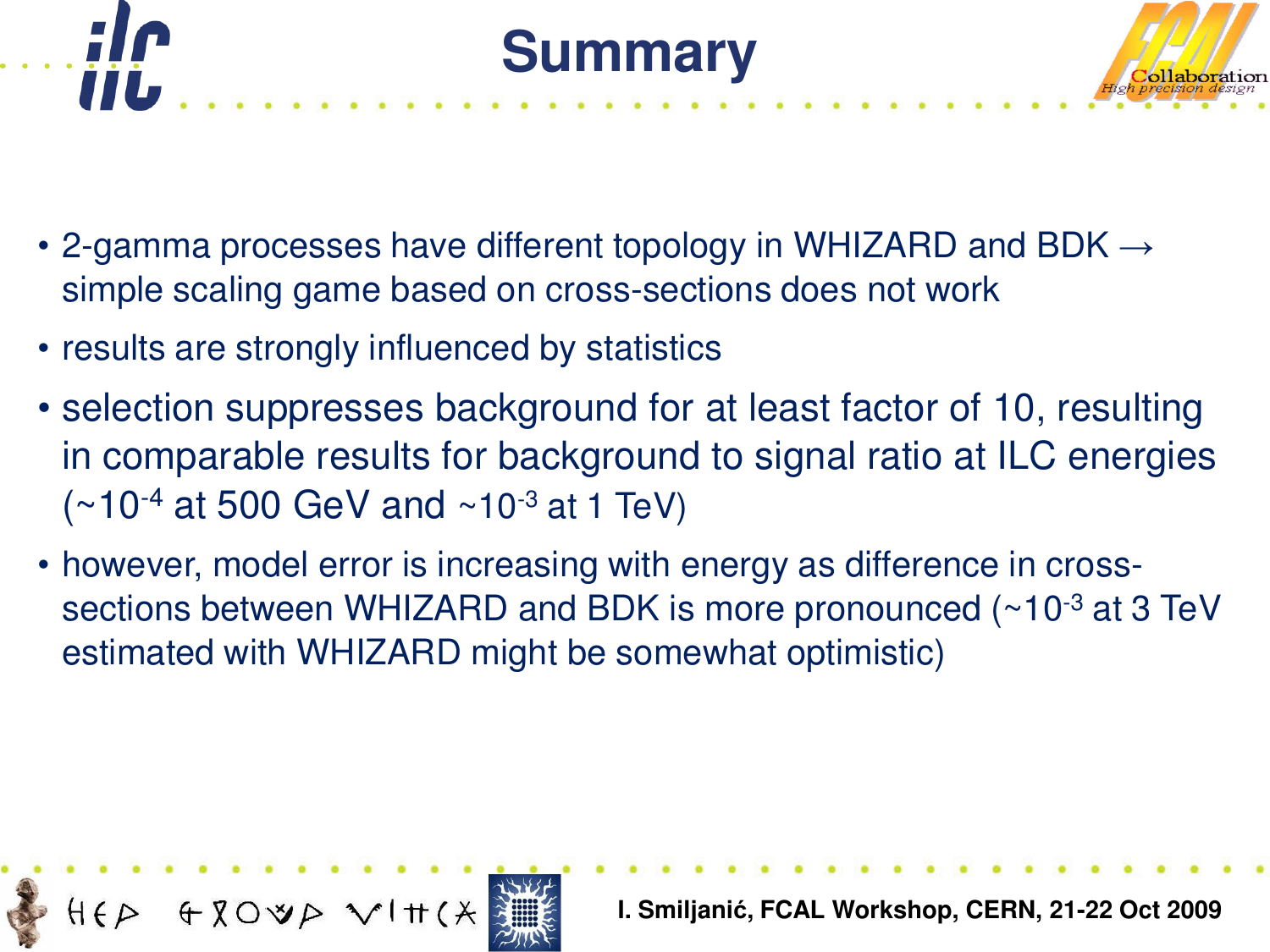

# Backup slides

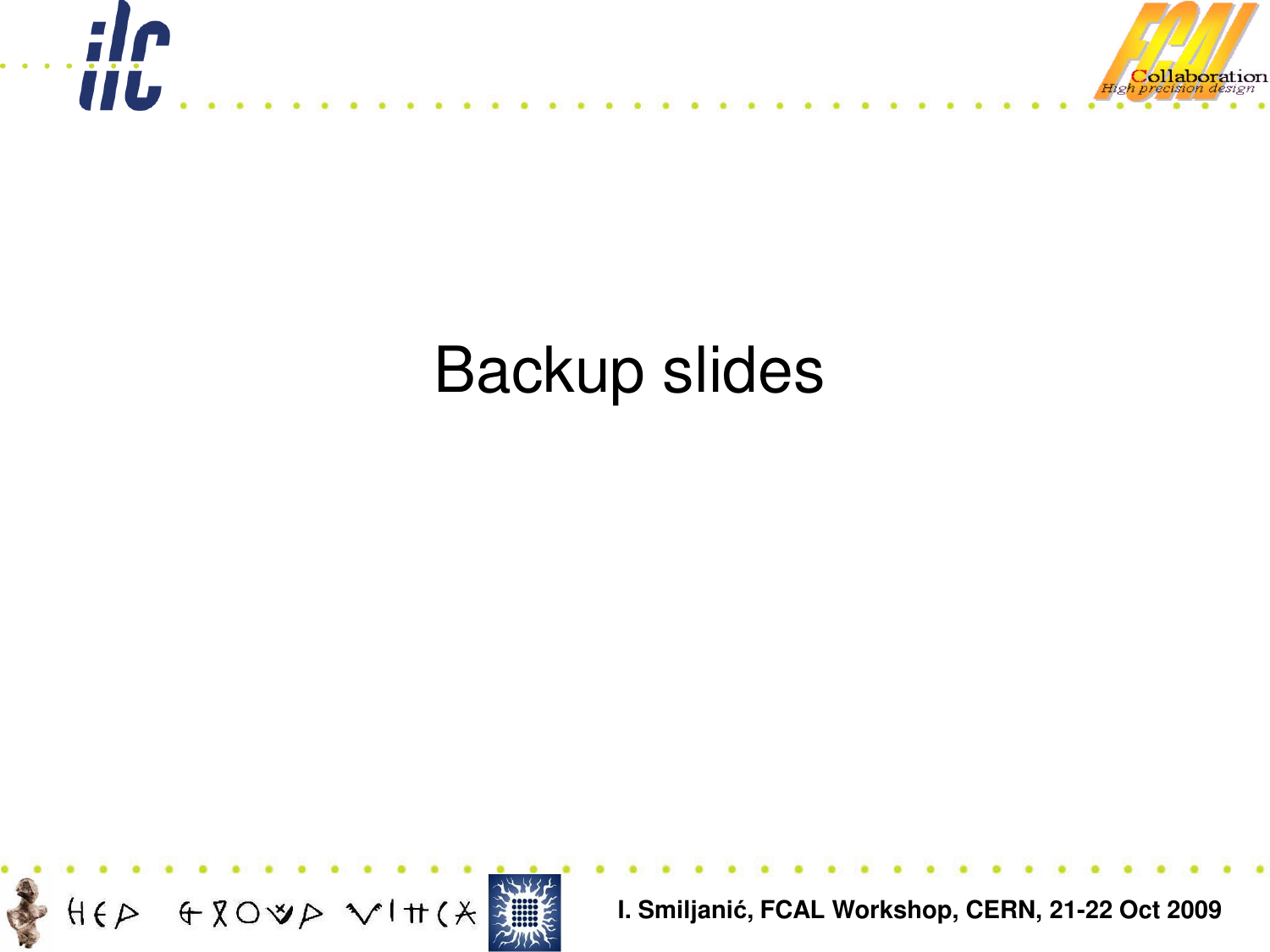

**WHIZARD**



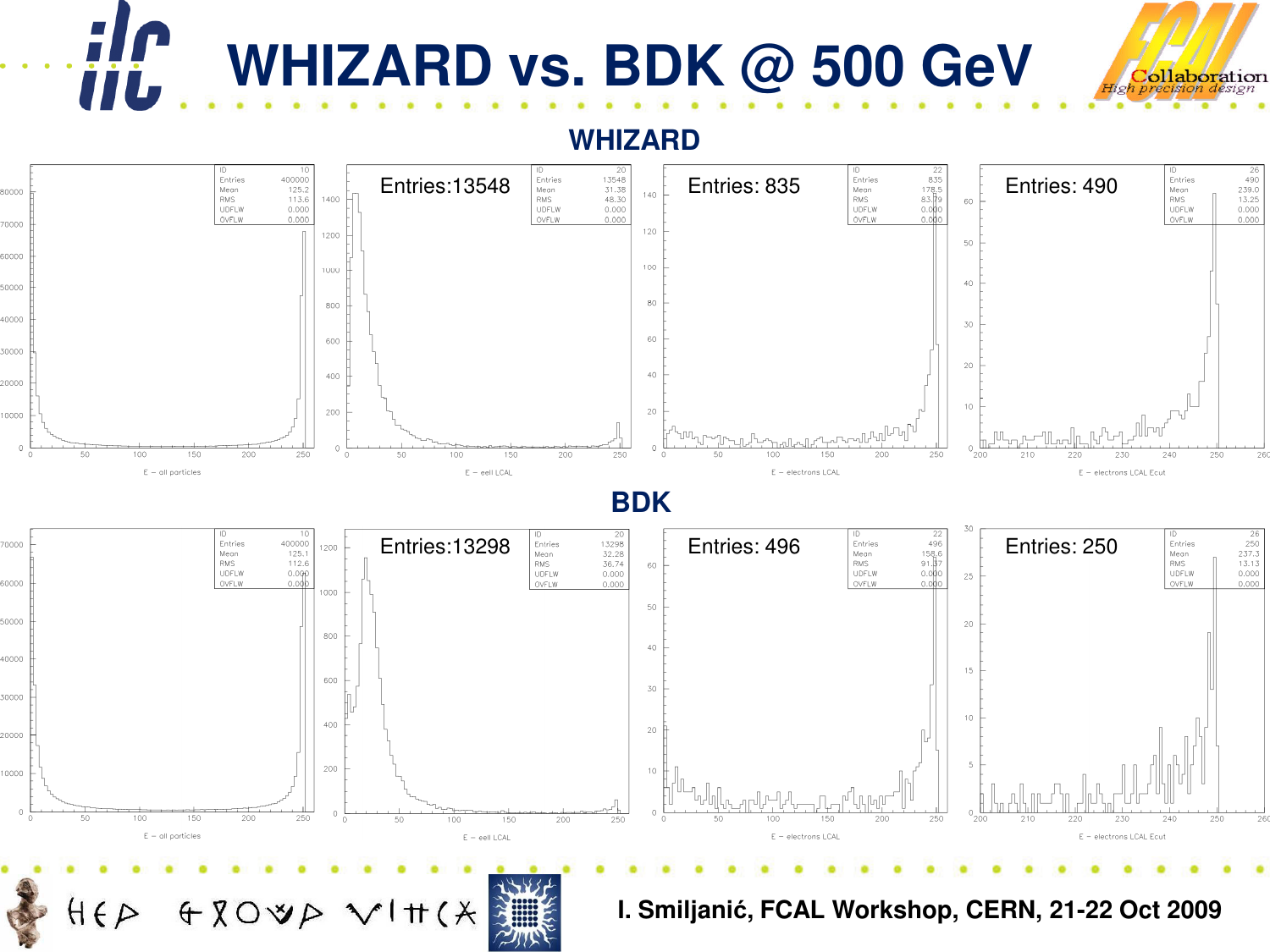

ill



**WHIZARD**

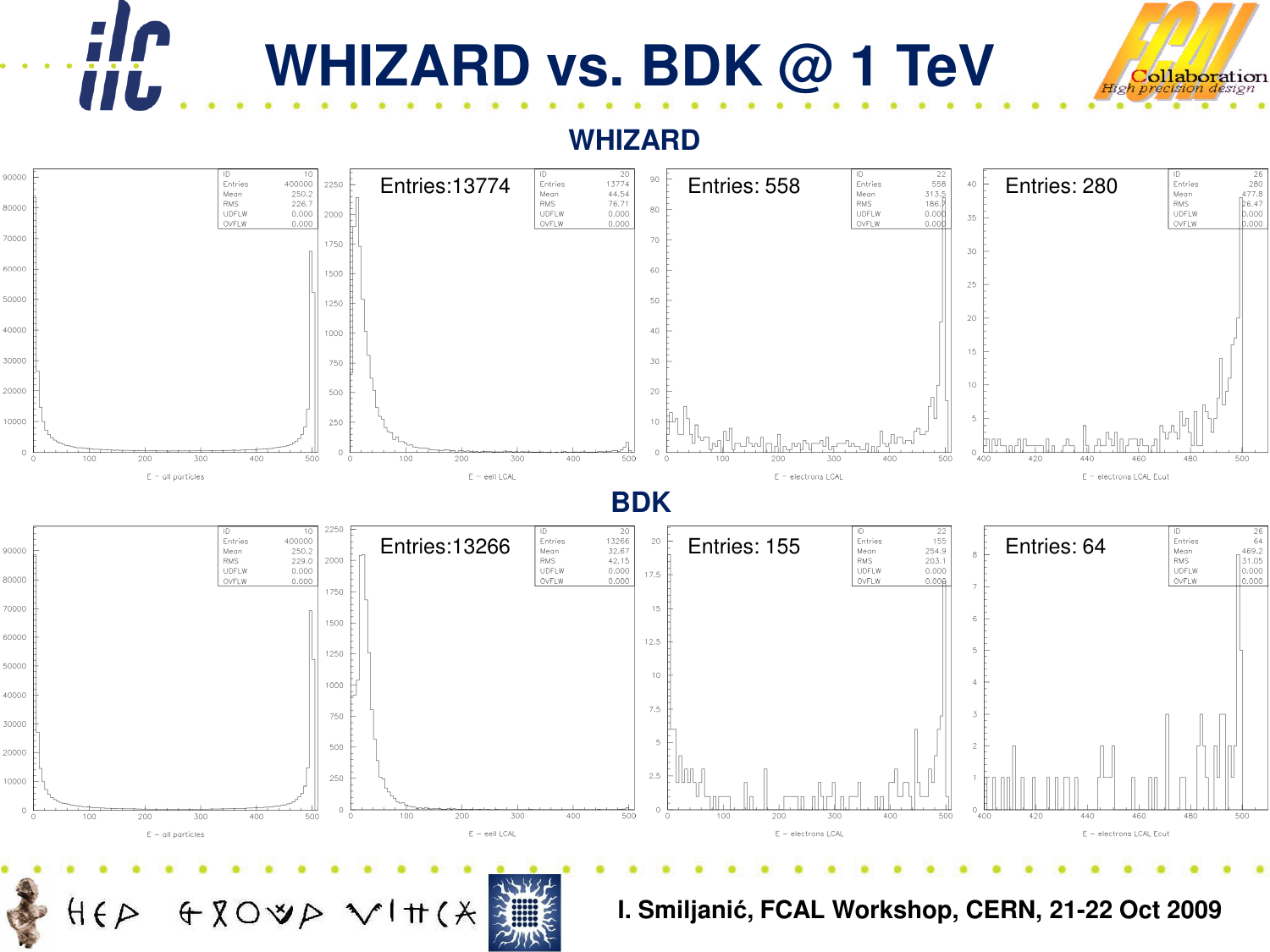# **Beam-Beam effects at the ILC**



 $\sqrt[3]{\frac{1}{9}}\sqrt[3]{\frac{1}{2}}\sqrt[3]{\frac{1}{9}}$ 

0.06

 $0.05$ 

0.04

 $0.03$ 

0.02

0.01

i.

- High beam-beam field  $(\sim kT)$  results in energy loss in the form of synchrotron radiation (beamstrahlung).
- 2. Bunches are deformed by electromagnetic attraction: each beam acting as a focusing lens on the other.

Change in the final state polar angle due to deflection by the opposite bunch, as a function of the production polar angle.

> Since the beamstrahlung emissions occur asymmetrically between e+ and e-, the acolinearity is increased resulting in a bias in the counting rate.

"Impact of beam-beam effects on precision luminosity measurements at the ILC" - C. Rimbault et al. (http://www.iop.org/EJ/abstract/1748-0221/2/09/P09001/)

 $\vartheta$  (mrad)